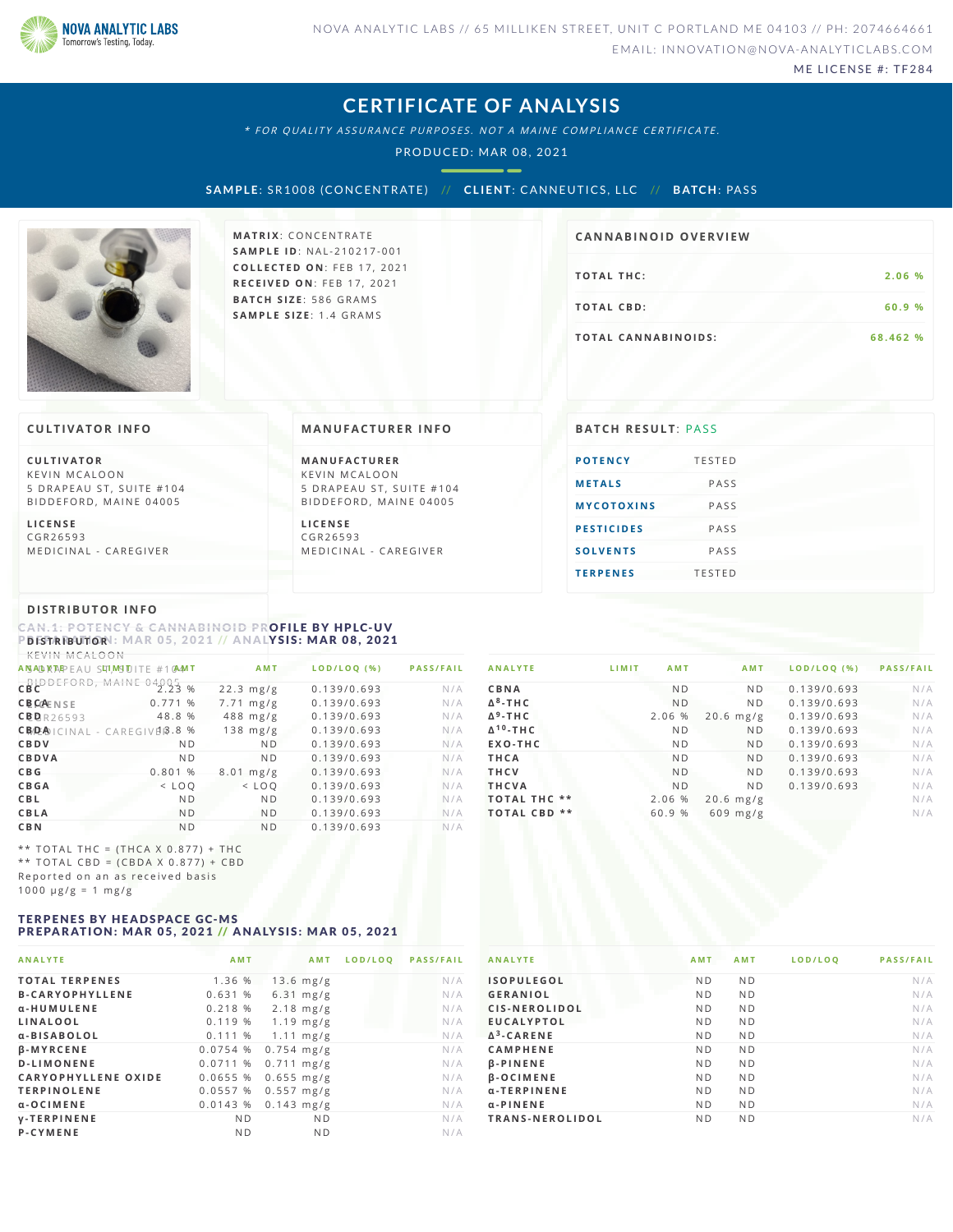**R E S U L T S C E R T I F I E D BY :** CHRIS ALTOMARE CEO, NOVA ANALYTIC LABS<br>MAR 08, 2021

**R E S U L T S C E R T I F I E D BY :** GREG NEWLAND

MAR 08, 2021

CSO, NOVA ANALYTIC LABS

Druggelle

https://lims.tagleaf.com/coa\_/c0u9d7Y8zg Page 2 of 4

whopto Am

**R E S U L T S C E R T I F I E D BY :** B A R R Y C H A F F I N COO, NOVA ANALYTIC LABS MAR 08, 2021  $B - 1$ 



騷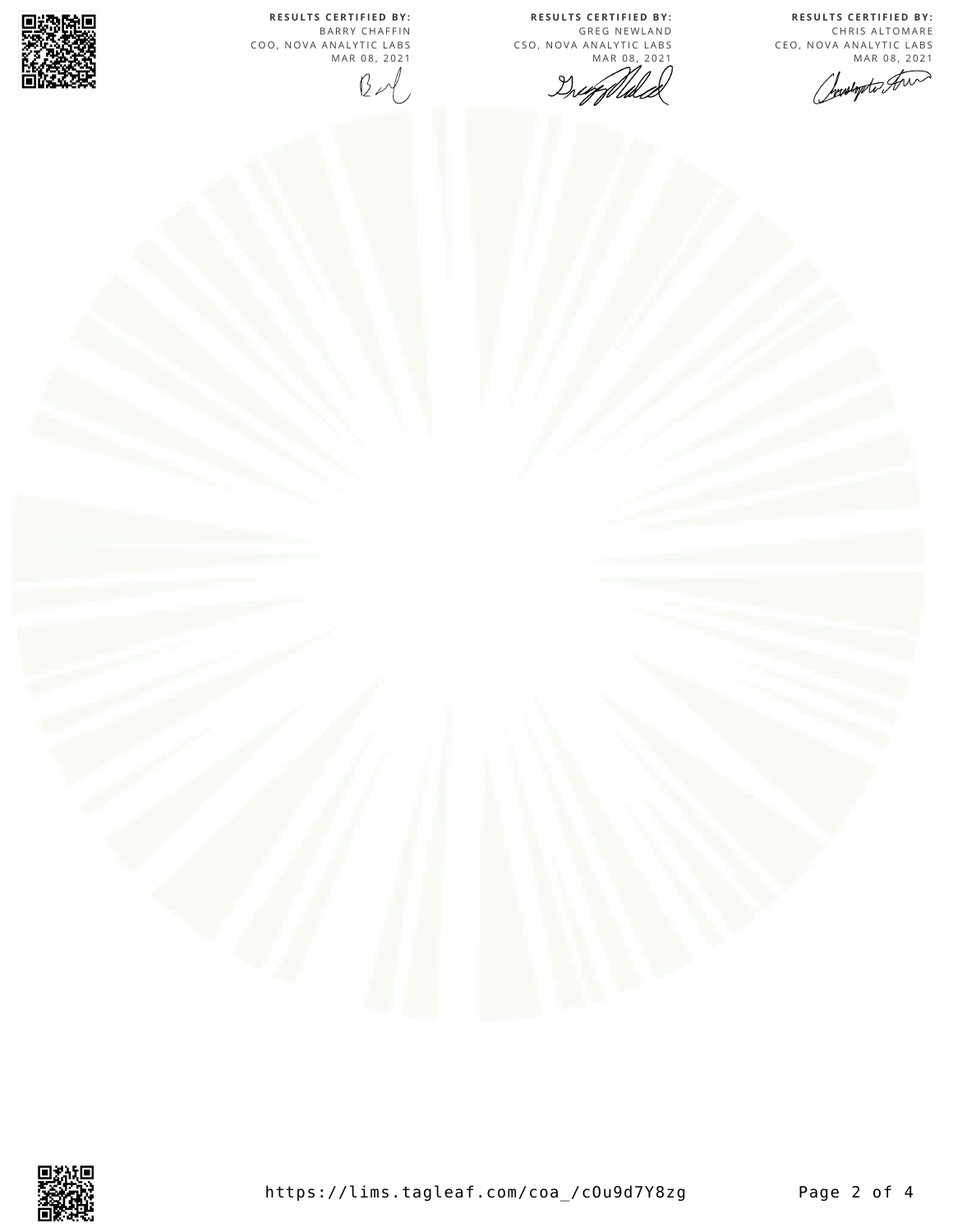# <span id="page-2-0"></span>PES.1: PESTICIDES, INSECTICIDES, FUNGICIDES AND GROWTH REGULATORS BY LC-MS/MS<br>PREPARATION: FEB 26, 2021 // ANALYSIS: FEB 26, 2021

| <b>ANALYTE</b>    | LIMIT   | $AMT$ ( $\mu$ g/ $kg$ ) | LOD/LOQ (µg/kg) | <b>PASS/FAIL</b> | <b>ANALYTE</b>              | LIMIT   | $AMT(\mu g/kg)$ | LOD/LOQ (µg/kg) | <b>PASS/FAIL</b> |
|-------------------|---------|-------------------------|-----------------|------------------|-----------------------------|---------|-----------------|-----------------|------------------|
| <b>BIFENTHRIN</b> | Any amt | N D                     | 0.447/2.38      | PASS             | <b>IMAZALIL</b>             | Any amt | N D             | 0.447/1.79      | PASS             |
| <b>CYFLUTHRIN</b> | Any amt | N D                     | 0.447/2.38      | PASS             | <b>MYCLOBUTANIL</b>         | Any amt | N D             | 0.447/1.79      | PASS             |
| <b>DAMINOZIDE</b> | Any amt | N D                     | 0.447/1.79      | PASS             | <b>SPIROMESIFEN</b>         | Anv amt | ND              | 0.447/1.79      | PASS             |
| <b>ETOXAZOLE</b>  | Any amt | N D                     | 0.447/1.79      | PASS             | TRIFLOXYSTROB-<br><b>IN</b> | Any amt | N <sub>D</sub>  | 0.447/1.79      | PASS             |